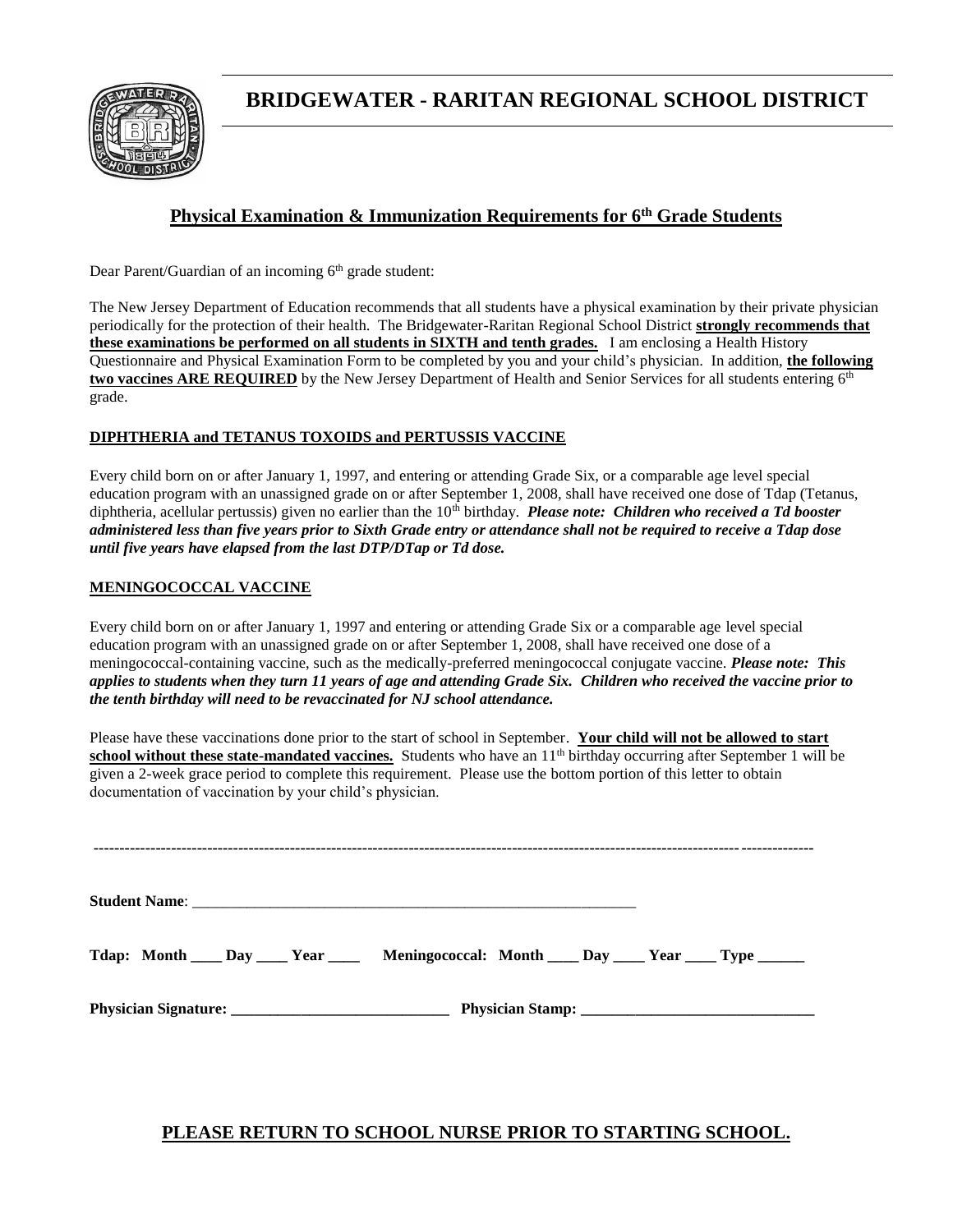#### **BRIDGEWATER-RARITAN REGIONAL SCHOOL DISTRICT 1 st -12th GRADE – STUDENT HEALTH HISTORY**

|                                                                                                                                                                                                                                      | <u> 2000 - Andrea Andrew Maria (b. 1989)</u> | Home Phone: Manual Manual Phone Phone 2014 |                         |  |                            |                                                                                              |  |  |
|--------------------------------------------------------------------------------------------------------------------------------------------------------------------------------------------------------------------------------------|----------------------------------------------|--------------------------------------------|-------------------------|--|----------------------------|----------------------------------------------------------------------------------------------|--|--|
|                                                                                                                                                                                                                                      | (Street)                                     |                                            | (City, State Zip)       |  |                            |                                                                                              |  |  |
|                                                                                                                                                                                                                                      |                                              |                                            |                         |  |                            |                                                                                              |  |  |
|                                                                                                                                                                                                                                      |                                              |                                            |                         |  |                            |                                                                                              |  |  |
|                                                                                                                                                                                                                                      |                                              |                                            |                         |  |                            | PAST MEDICAL HISTORY: Parent/Guardian to Complete, and Physician/Medical Provider to Review. |  |  |
| Allergic Rhinitis                                                                                                                                                                                                                    | Chicken Pox                                  |                                            | Earache                 |  | Hypertension               | <b>Rheumatic Fever</b>                                                                       |  |  |
| Anemia                                                                                                                                                                                                                               | Colds (Freq.)<br>Colitis                     |                                            | Fainting                |  | <b>Kidney Stones</b>       | Seizures                                                                                     |  |  |
| Anxiety<br>Asthma                                                                                                                                                                                                                    | Depression                                   |                                            | Gallstones<br>Hepatitis |  | Migraines<br>Mononucleosis | <b>Thyroid Disease</b><br>Tuberculosis                                                       |  |  |
| Cancer                                                                                                                                                                                                                               | Diabetes                                     |                                            | Hiatal Hernia           |  | Pancreatitis               |                                                                                              |  |  |
|                                                                                                                                                                                                                                      |                                              |                                            |                         |  |                            |                                                                                              |  |  |
|                                                                                                                                                                                                                                      |                                              |                                            |                         |  |                            |                                                                                              |  |  |
|                                                                                                                                                                                                                                      |                                              |                                            |                         |  |                            |                                                                                              |  |  |
|                                                                                                                                                                                                                                      |                                              |                                            |                         |  |                            |                                                                                              |  |  |
| Known allergies: <u>and the contract of the contract of the contract of the contract of the contract of the contract of the contract of the contract of the contract of the contract of the contract of the contract of the cont</u> |                                              |                                            |                         |  |                            |                                                                                              |  |  |
|                                                                                                                                                                                                                                      |                                              |                                            |                         |  |                            |                                                                                              |  |  |
| <b>Medications Currently in Use:</b>                                                                                                                                                                                                 |                                              |                                            |                         |  |                            |                                                                                              |  |  |
|                                                                                                                                                                                                                                      |                                              |                                            |                         |  |                            |                                                                                              |  |  |
| PAST SURGICAL HISTORY:                                                                                                                                                                                                               |                                              |                                            | Tonsillectomy           |  | $\Box$ Appendectomy        | $\Box$ Cholecystectomy                                                                       |  |  |
|                                                                                                                                                                                                                                      |                                              |                                            | Herniorrhaphy           |  |                            | $\Box$ Other $\Box$                                                                          |  |  |
|                                                                                                                                                                                                                                      |                                              |                                            |                         |  |                            |                                                                                              |  |  |
|                                                                                                                                                                                                                                      |                                              |                                            |                         |  |                            |                                                                                              |  |  |
|                                                                                                                                                                                                                                      |                                              |                                            |                         |  |                            |                                                                                              |  |  |

**Parent gives permission for the school nurse to share medical information with school staff as necessary.**

\_\_\_\_\_\_\_\_\_\_\_\_\_\_\_\_\_\_\_\_\_\_\_\_\_\_\_\_\_\_\_\_\_\_\_\_\_\_\_\_\_\_\_\_\_\_\_ \_\_\_\_\_\_\_\_\_\_\_\_\_\_\_\_\_\_\_\_\_\_\_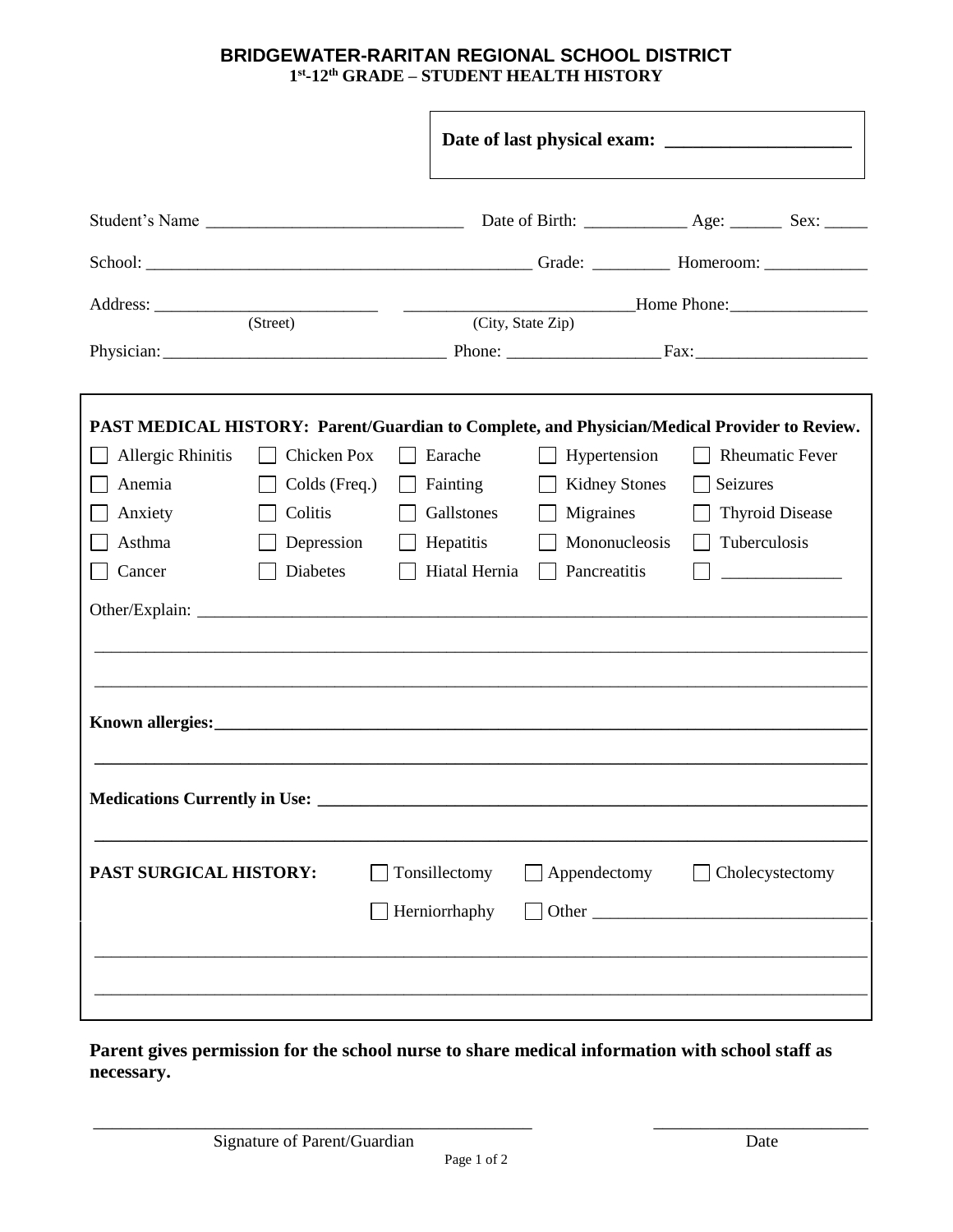| <b>FOLLOWING INFORMATION TO BE COMPLETED BY PHYSICIAN OR MEDICAL PROVIDER</b>                                                                                                                                                 |               |                                  |                          |                          |  |  |  |  |
|-------------------------------------------------------------------------------------------------------------------------------------------------------------------------------------------------------------------------------|---------------|----------------------------------|--------------------------|--------------------------|--|--|--|--|
| IMMUNIZATIONS: PLEASE ATTACH COPY OF CURRENT IMMUNIZATIONS.                                                                                                                                                                   |               |                                  |                          |                          |  |  |  |  |
| Height: Weight: Weight: Blood Pressure: 1 2000 Pressure: 2000 Pressure: 2000 Pressure: 2000 Pressure: 2000 Pressure: 2000 Pressure: 2000 Pressure: 2000 Pressure: 2000 Pressure: 2000 Pressure: 2000 Pressure: 2000 Pressure: |               |                                  |                          |                          |  |  |  |  |
| Vision: R 20/ L 20/ L 20/ Corrected: Yes / No Contacts: Yes / No Glasses: Yes / No                                                                                                                                            |               |                                  |                          |                          |  |  |  |  |
| Pupils: Equal _________ Unequal ______                                                                                                                                                                                        |               |                                  |                          |                          |  |  |  |  |
| <b>Indicators</b>                                                                                                                                                                                                             | <b>Normal</b> |                                  | <b>Abnormal Findings</b> | <b>Initials</b>          |  |  |  |  |
| Head/Neck                                                                                                                                                                                                                     | Yes           | N <sub>o</sub>                   |                          |                          |  |  |  |  |
| Eyes / Sclera /Pupils                                                                                                                                                                                                         | Yes           | No                               |                          |                          |  |  |  |  |
| Ears                                                                                                                                                                                                                          | Yes           | N <sub>0</sub>                   |                          |                          |  |  |  |  |
| Nose / Mouth / Throat                                                                                                                                                                                                         | Yes           | No                               |                          |                          |  |  |  |  |
| Heart: Murmur / Rhythm                                                                                                                                                                                                        | Yes           | No                               |                          |                          |  |  |  |  |
| Lungs: Auscultation/Percussion                                                                                                                                                                                                | Yes           | N <sub>o</sub>                   |                          |                          |  |  |  |  |
| Chest Contour                                                                                                                                                                                                                 | Yes           | No                               |                          |                          |  |  |  |  |
| Skin                                                                                                                                                                                                                          | Yes           | N <sub>o</sub>                   |                          |                          |  |  |  |  |
| Abdomen:<br>Assessment (include liver, spleen)                                                                                                                                                                                | $\exists$ Yes | $\Box$ No                        |                          |                          |  |  |  |  |
| Tanner Stage:<br>Testes/Onset of Menses                                                                                                                                                                                       | Yes           | $\Box$ No                        |                          |                          |  |  |  |  |
| Hernia                                                                                                                                                                                                                        | Yes           | $\exists$ No                     |                          |                          |  |  |  |  |
| Neck/Back/Spine: Range of Motion                                                                                                                                                                                              | Yes           | N <sub>0</sub>                   |                          |                          |  |  |  |  |
| Scoliosis                                                                                                                                                                                                                     | Yes           | <b>No</b>                        |                          |                          |  |  |  |  |
| <b>Upper Extremities</b>                                                                                                                                                                                                      | Yes           | N <sub>o</sub>                   |                          |                          |  |  |  |  |
| <b>Lower Extremities</b>                                                                                                                                                                                                      | Yes           | N <sub>o</sub>                   |                          |                          |  |  |  |  |
| Neurological: Balance & Coordination<br>Romberg                                                                                                                                                                               | Yes<br>Yes    | N <sub>o</sub><br>N <sub>0</sub> |                          |                          |  |  |  |  |
| <b>Heel Walk</b>                                                                                                                                                                                                              | Yes           | N <sub>0</sub>                   |                          |                          |  |  |  |  |
| Tandem Walk                                                                                                                                                                                                                   | Yes           | N <sub>0</sub>                   |                          |                          |  |  |  |  |
| Toe Walk                                                                                                                                                                                                                      | Yes           | No                               |                          |                          |  |  |  |  |
| Nose Touch                                                                                                                                                                                                                    | Yes           | No                               |                          |                          |  |  |  |  |
| Additional observations:                                                                                                                                                                                                      |               |                                  |                          |                          |  |  |  |  |
|                                                                                                                                                                                                                               |               |                                  |                          |                          |  |  |  |  |
|                                                                                                                                                                                                                               |               |                                  |                          |                          |  |  |  |  |
|                                                                                                                                                                                                                               |               |                                  |                          |                          |  |  |  |  |
| <b>CLEARANCE:</b> A. Student may participate in Physical Education:                                                                                                                                                           |               |                                  | Yes<br> No               |                          |  |  |  |  |
| B. <b>NOT CLEARED</b> for Physical Education:                                                                                                                                                                                 |               |                                  |                          |                          |  |  |  |  |
|                                                                                                                                                                                                                               |               |                                  |                          |                          |  |  |  |  |
|                                                                                                                                                                                                                               |               |                                  |                          |                          |  |  |  |  |
|                                                                                                                                                                                                                               |               |                                  |                          |                          |  |  |  |  |
|                                                                                                                                                                                                                               |               |                                  |                          |                          |  |  |  |  |
| Date of Exam:                                                                                                                                                                                                                 |               |                                  |                          | Physician/Provider Stamp |  |  |  |  |

**PHYSICIAN EVALUATION FORM**

**Student's Name: \_\_\_\_\_\_\_\_\_\_\_\_\_\_ D.O.B.\_\_\_\_\_\_\_\_\_ Grade: \_\_\_\_ Homeroom: \_\_\_\_\_\_\_\_\_\_**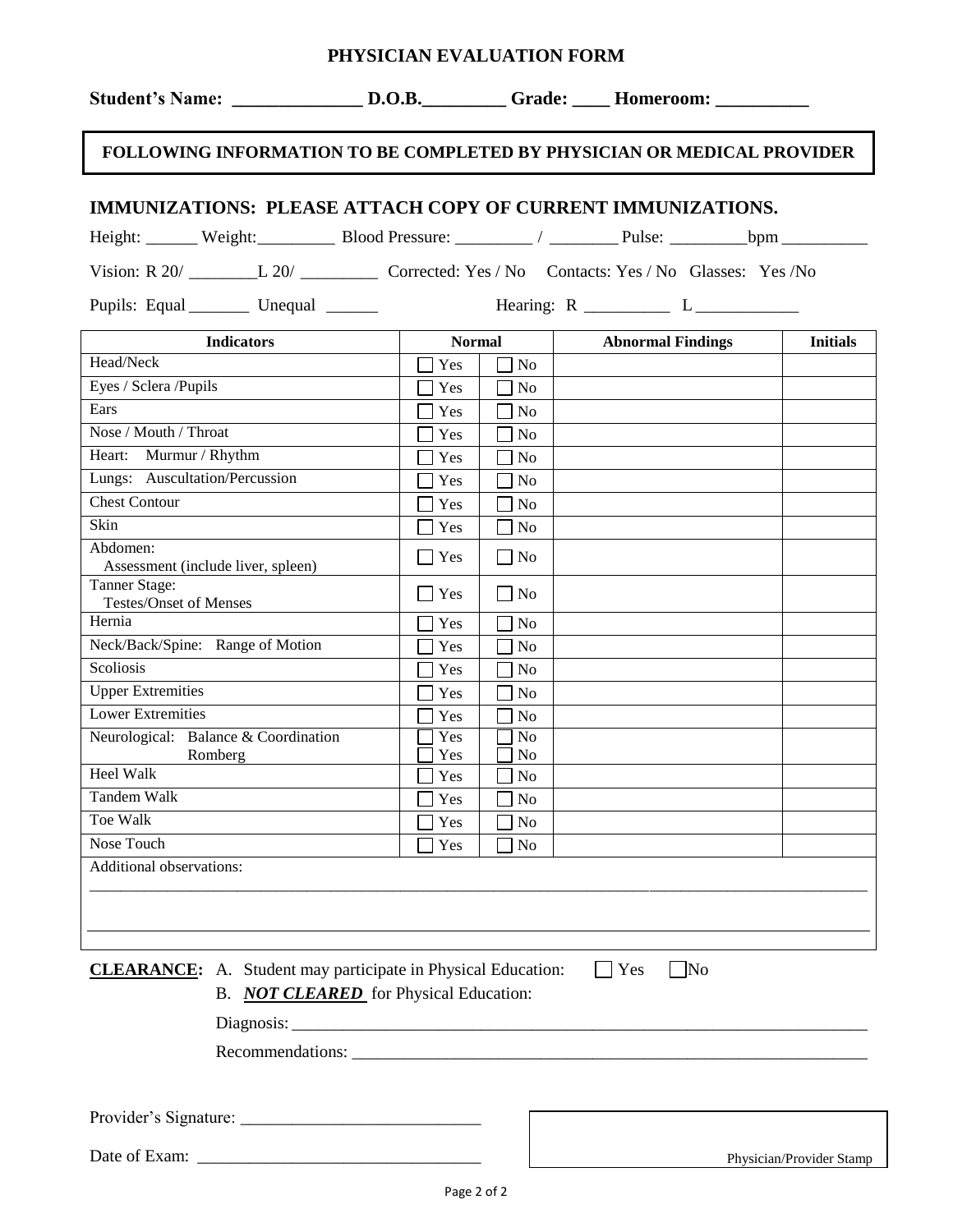# **Meningococcal Invasive Disease**

# **Frequently Asked Questions**

## **What is meningococcal invasive disease?**

Meningococcal (muh-nin-jo-cok-ul) disease is a serious illness caused by a type of bacteria (germs) called Neisseria meningitidis. The disease may result in inflammation of the lining of the brain and spinal cord (meningococcal meningitis) and/or a serious blood infection (meningococcal septicemia). Meningococcal disease can become deadly in 48 hours or less. Even with treatment, 10-15% of people die. Others have longterm complications such as brain damage, learning problems, skin scarring, hearing loss, and loss of arms and/or legs.

## **Who gets meningococcal invasive disease?**

Although it can occur in people of all ages, infants, preteens, teens, and young adults have the highest rates of meningococcal invasive disease in the United States. College students and military recruits are also slightly more at risk for the disease because of time spent in crowded living conditions like dorms or barracks. People with certain medical conditions or immune system disorders including a damaged or removed spleen are also at higher risk.

#### **How do people get meningococcal invasive disease?**

The bacteria are spread from person-to-person through the exchange of saliva (spit), coughs, and sneezes. You must be in direct (close) or lengthy contact with an infected person's secretions to be exposed. Examples of close contact include:

- Kissing
- Sharing items that come in contact with the mouth (water bottles, eating utensils, cigarettes and smoking materials, cosmetics (lip balm)
- Living in the same house
- Sleeping in the same residence (sleep overs)

About 1 out of 10 people carry meningococcal bacteria in their nose and throat, but don't get sick. These people are known as carriers. Although carriers do not have any signs or symptoms, they can still spread the bacteria and make others sick. Since so many people carry the bacteria, most cases of meningococcal invasive disease appear to be random and are not linked to other cases.

## **Can people with meningococcal invasive disease pass the illness to others?**

The infectious period for meningococcal disease is considered to be from 7 days before the person got sick to 1 day after he or she starts on antibiotics. This means that people who were in close contact with the sick person during this time are at higher than average risk to get meningococcal invasive disease.

People who are identified as close contacts should receive antibiotics to prevent them from getting the disease. The bacteria are NOT SPREAD by casual contact activities like being in the same work or school room as the sick person. The bacteria that cause meningococcal invasive disease are less infectious than the viruses that cause the common cold or flu.